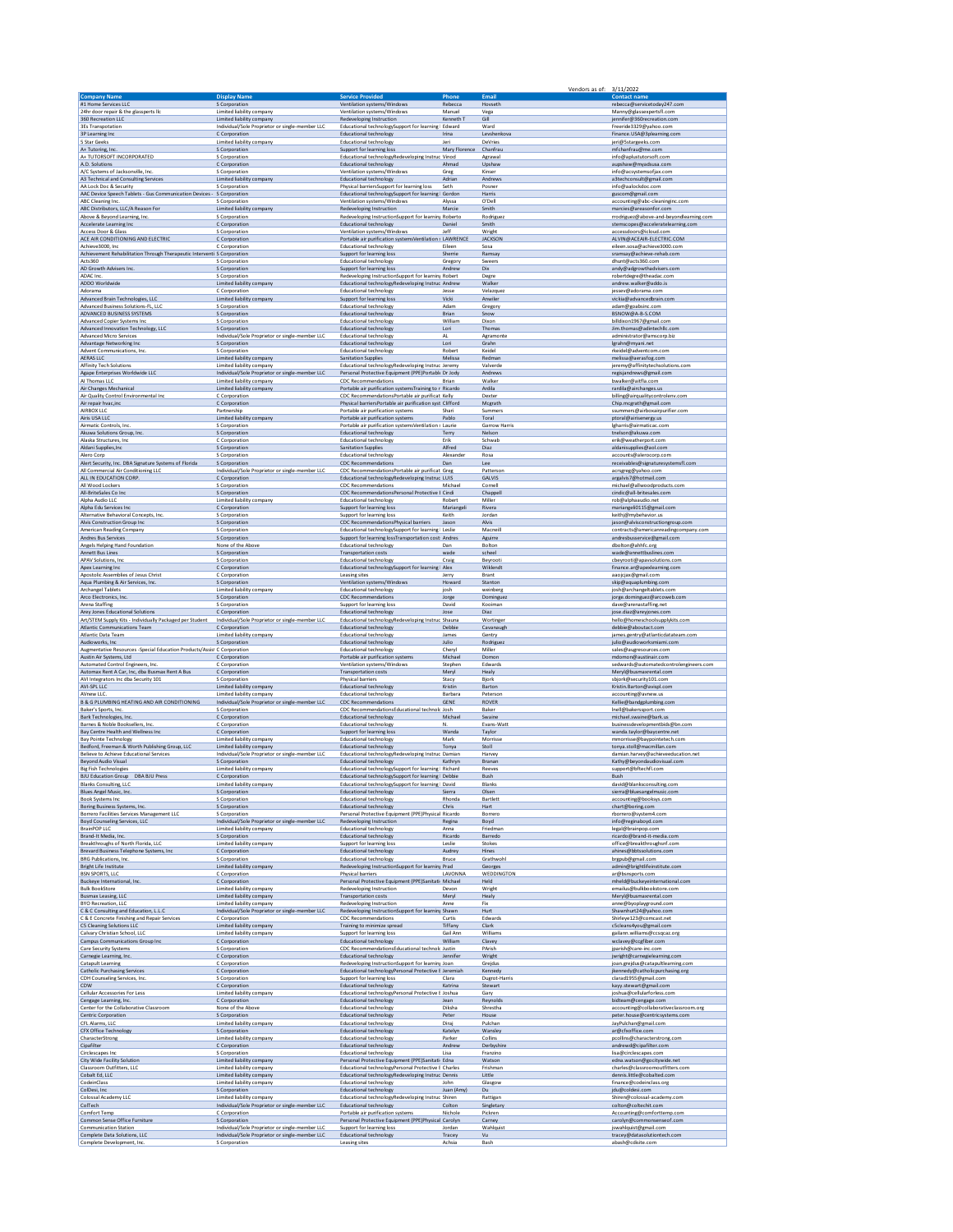| Computer Man!                                                            | Individual/Sole Proprietor or single-member LLC                  | <b>Educational technology</b>                                                                            | Vicki                  | Howell                    | vicki@computer-man.net                                          |
|--------------------------------------------------------------------------|------------------------------------------------------------------|----------------------------------------------------------------------------------------------------------|------------------------|---------------------------|-----------------------------------------------------------------|
| CONCIERGEpad LLC<br><b>Conditioned Air</b>                               | Limited liability company<br>Limited liability company           | CDC RecommendationsEducational technolc Rene                                                             | Tony                   | Perez<br>Dinias           | frank.porro@getconciergepad.com<br>td@conditionedair.com        |
| Conelian Associates, Inc.                                                | C Corporation                                                    | Ventilation systems/Windows<br><b>COVID Testing</b>                                                      | Cheryl                 | Weston                    | cweston@arcpointlabs.com                                        |
| <b>Connected Class</b>                                                   | Limited liability company                                        | Redeveloping InstructionSupport for learning Christel                                                    |                        | Reaves                    | creaves@connectedclass.com                                      |
| Consortium of Jewish Day Schools                                         | C Corporation                                                    | Educational technologyRedeveloping Instruc Tzipporah                                                     |                        | Richmond                  | tzippyrichmond@gmail.com                                        |
| Cool Front HVAC, Inc.                                                    | S Corporation                                                    | Ventilation systems/Windows                                                                              | Steven F               | Goyette Jr.               | Coolfronthvacinc@gmail.com                                      |
| Copier Works!                                                            | S Corporation                                                    | <b>Educational technology</b>                                                                            | Don                    | Newgent                   | accounting@copierworksjax.com                                   |
| Corporate Flooring Solutions, Inc.                                       | S Corporation                                                    | Physical barriers                                                                                        | Eric                   | Veiga                     | corporateflooringsolutions@yahoo.com                            |
| <b>CPC Office Technologies</b>                                           | Limited liability company                                        | <b>Educational technology</b>                                                                            | Shayn                  | Theriault                 | shayn@cpctek.com                                                |
| CPT of South Florida                                                     | S Corporation                                                    | <b>Educational technology</b>                                                                            | $\mathsf{T}\mathsf{J}$ | Spohn                     | tj@cpt-florida.com                                              |
| CR EDUCATION ADVISORS, LLC                                               | Individual/Sole Proprietor or single-member LLC                  | Educational technologyRedeveloping Instruc Chani                                                         | Ryan                   | Richmond                  | cnrichmond@gmail.com                                            |
| Creative Bus Sales, Inc.                                                 | S Corporation                                                    | <b>Transportation costs</b>                                                                              |                        | Yoon                      | ryoon@creativebussales.com                                      |
| Creative Learning Systems LLC                                            | Limited liability company                                        | Educational technology                                                                                   | Scott                  | Hanlin                    | orders@clsonline.com                                            |
| <b>Creative Modular Buildings Inc.</b>                                   | S Corporation                                                    | Leasing sites                                                                                            | Joel                   | Felty                     | jfelty@tampabay.rr.com                                          |
| Creative shade solutions                                                 | S Corporation                                                    | <b>Educational technology</b>                                                                            | WERNER                 | Furstenberg               | werner@creativeshadesolutions.com                               |
| <b>CREATIVE SOUND &amp; LIGHTING SOLUTIONS, LLC.</b>                     | Limited liability company                                        | <b>Educational technology</b>                                                                            | <b>RUSSELL</b>         | <b>BYAS</b>               | OFFICE@CREATIVESOUNDSOLUTION.COM                                |
| CREATOMbuilder, Inc.<br>CrisisGo                                         | C Corporation                                                    | Educational technologyRedeveloping Instruc Kathleen                                                      |                        | Fritz                     | kathyfritz@creatombuilder.com                                   |
| <b>CrossPoint Transportation Inc</b>                                     | C Corporation<br>C Corporation                                   | CDC RecommendationsCOVID TestingEducat Donald<br><b>Transportation costs</b>                             | David                  | Gemeinhardt<br>Brant      | don@Crisisgo.com<br>crosspointfl@gmail.com                      |
| <b>CRS Technology Consultants</b>                                        | Limited liability company                                        | <b>Educational technology</b>                                                                            | Julia                  | Klein                     | julie@crstc.com                                                 |
| CSi Networks                                                             | S Corporation                                                    | <b>Educational technology</b>                                                                            | Joseph                 | Brachle                   | jpbrachle@csinetworks.com                                       |
| CTL.                                                                     | C Corporation                                                    | <b>Educational technology</b>                                                                            | Trevor                 | Stone                     | Tstone@ctl.net                                                  |
| Curriculum Associates, LLC                                               | Limited liability company                                        | Educational technology                                                                                   | Mandy                  | Yarnell                   | myamell@cainc.com                                               |
| Dade Paper & Bag, LLC DBA Imperial Dade                                  | Limited liability company                                        | Personal Protective Equipment (PPE)Sanitati HAROLD                                                       |                        | HARMUTH                   | HHARMUTH@DADEPAPER.COM                                          |
| Daktronics, Inc.                                                         | C Corporation                                                    | <b>Educational technology</b>                                                                            | Lauren                 | Cloud                     | lauren.cloud@daktronics.com                                     |
| <b>Dallas Consulting Solutions</b>                                       | Limited liability company                                        | Portable air purification systems                                                                        | Lloyd                  | Rothstein                 | Irothstein2021@gmail.com                                        |
| DATA RECOGNITION CORPORATION                                             | S Corporation                                                    | Educational technology                                                                                   | <b>CUSTOMER</b>        | SERVICE                   | shelfcustomerservice@datarecognitioncorp.com                    |
| DataFree'd Inc                                                           | S Corporation                                                    | Educational technology                                                                                   | <b>Brett</b>           | Jennings                  | bjennings@datafreed.com                                         |
| Davenport Group                                                          | C Corporation                                                    | Educational technology                                                                                   | Paul                   | Cummings                  | paul.cummings@davenportgroup.com                                |
| DBA SNAPOLOGY OF SARASOTA                                                |                                                                  | <b>Educational technology</b>                                                                            | RACHEL                 | CHERIYAN                  | rachelc@snapology.com                                           |
| DBC Systems Inc. DBA Darotek                                             | Individual/Sole Proprietor or single-member LLC<br>S Corporation | <b>Educational technology</b>                                                                            | Darren                 | Barnard                   | d.barnard@darotek.com                                           |
| <b>DCB Coaching</b>                                                      | Individual/Sole Proprietor or single-member LLC                  | Support for learning loss                                                                                | Devina                 | Brown                     | dcbcoachingllc@gmail.com                                        |
| Deedy, LLC                                                               | Limited liability company                                        | Educational technologyPersonal Protective E James                                                        |                        | Karins                    | jkarins@yahoo.com                                               |
| <b>Dell Technologies</b>                                                 | Partnership                                                      | Educational technologyRedeveloping Instruc JD                                                            |                        | Stumpf                    | id stumpf@dell.com                                              |
| <b>Destination Knowledge</b>                                             | S Corporation                                                    | Educational technologyRedeveloping Instruc Leah                                                          |                        | Pattinson                 | Lpattinson@destinationknowledge.com                             |
| Devblock - AppZocial                                                     | C Corporation                                                    | <b>Educational technology</b>                                                                            | James                  | Sun                       | james@devblock.net                                              |
| Dex Imaging                                                              | Limited liability company                                        | Educational technology                                                                                   | Don                    | Quick                     | don.quick@deximaging.com                                        |
| Dezer NMB Campus LLC                                                     | Limited liability company                                        | Leasing sites                                                                                            | Michael                | Berman                    | mberman@dezerproperties.com                                     |
| DGP Publishing, Inc.                                                     | S Corporation                                                    | <b>Educational technology</b>                                                                            | Rodney                 | Burnette                  | rbumette@dgppublishing.com                                      |
| DigiPrintLLC                                                             | Individual/Sole Proprietor or single-member LLC                  | <b>Educational technology</b>                                                                            | hazan                  | vega                      | hazan@getdigiprint.com                                          |
| Digital Concept, LLC                                                     | S Corporation                                                    | <b>Educational technology</b>                                                                            | Sean                   | Barrett                   | info@digitalconceptllc.com                                      |
| Digital South Communications, Inc.                                       | S Corporation                                                    | Educational technology                                                                                   | Ricky                  | Partlow                   | ricky@digitalsouth.com                                          |
| DigitalBuyer                                                             | S Corporation                                                    | Educational technology                                                                                   | Amanda                 | Foughty                   | customercare@digitalbuyer.com                                   |
| digitech, Incorporated                                                   | S Corporation                                                    | Educational technology                                                                                   | Wayne                  | Critcher                  | wcritcher@digitechincorporated.com                              |
| DILIGENT HEARTS CPR & BLS TRAINING LLC                                   | Individual/Sole Proprietor or single-member LLC                  | CDC RecommendationsCOVID TestingEducat Ericika                                                           |                        | Oliver                    | ericika87@gmail.com                                             |
| Direct Technology Group Inc.                                             | S Corporation                                                    | <b>Educational technology</b>                                                                            | Matthew                | Phillips                  | matt@directtechnologygroup.com                                  |
| Discount School Supply                                                   | Limited liability company                                        | Educational technologyPersonal Protective E Lynn                                                         |                        | Yeager                    | Iyeager@excelligence.com                                        |
| Discovery Education, Inc.                                                | C Corporation                                                    | Educational technology                                                                                   | Melissa                | Bearon                    | decontractsteam@discoverved.com<br>ericachapman@dkdkproject.org |
| <b>DKDK Project</b><br>DM Motorsports                                    | Limited liability company<br>Limited liability company           | Redeveloping InstructionSupport for learning Erica<br><b>Transportation costs</b>                        | Danny                  | Chapman<br>Villanueva     | dannyvillanueva1987@icloud.com                                  |
| Dodge Chrysler Jeep Ram of Winter Haven                                  | S Corporation                                                    | <b>Transportation costs</b>                                                                              | Sara                   | Tyler                     | Sara@mahalakautogroup.com                                       |
| DOUBLE EAGLE TOURS, LLC.                                                 | Limited liability company                                        | <b>Transportation costs</b>                                                                              | CARL                   | SCHMIDT                   | DETOURS8888@GMAIL.COM                                           |
| Dr. Theresa L. Smith-Givens Consulting, LLC                              | Limited liability company                                        | Educational technologyRedeveloping Instruc Theresa                                                       | Deedee                 | Smith-Givens              | tgivens1908@gmail.com                                           |
| Duval Glass & Mirror, Inc.                                               | S Corporation                                                    | Ventilation systems/Windows                                                                              |                        | Olson                     | deedee@duvalglass.com                                           |
| Dynamic Internet Solutions, LLC                                          | Limited liability company                                        | Educational technologyRedeveloping Instruc Mike                                                          |                        | Vander Berg               | mike@dis-solutions.com                                          |
| <b>E&amp;A Cleaning Inc</b>                                              | S Corporation                                                    | <b>Sanitation Supplies</b>                                                                               | Deanna                 | Chambers                  | eacleaning@verizon.net                                          |
| Easy Grammar Systems Inc.                                                | S Corporation                                                    | Support for learning loss                                                                                | Jenny                  | Phillips                  | jenny@easygrammar.com                                           |
| Edgenuity Inc.                                                           | C Corporation                                                    | Educational technologySupport for learning I Lynette                                                     | Laura                  | McVay                     | bids@edgenuity.com                                              |
| Edmentum, Inc                                                            | C Corporation                                                    | <b>Educational technology</b>                                                                            |                        | Loomans                   | laura.loomans@edmentum.com                                      |
| Edpuzzle                                                                 | C Corporation<br>Limited liability company                       | <b>Educational technology</b>                                                                            | Joaquim                | Sabria Mayorga<br>Tani    | quim@edpuzzle.com                                               |
| Educate, LLC<br><b>Education Connects</b>                                | Individual/Sole Proprietor or single-member LLC                  | Educational technologyRedeveloping Instruc_Luke<br>Redeveloping InstructionSupport for learning Mercedes |                        | Diaz                      | Itani@educatellc.com<br>info@educationconnects.org              |
| <b>Education Services Of America</b>                                     | S Corporation                                                    | Redeveloping InstructionSupport for learning Evie                                                        | Nancy                  | lles                      | Info@EducationServicesOfAmerica.org                             |
| Educational Development Services, Inc.                                   | S Corporation                                                    | Support for learning loss                                                                                |                        | Barnard                   | nbarnard@edsjax.com                                             |
| Educational Learning Systems, inc.                                       | C Corporation                                                    | <b>Educational technology</b>                                                                            | Amy                    | Hawkins                   | amy@elsystems.com                                               |
| <b>Eduscape Partners LLC</b>                                             | S Corporation                                                    | Educational technologyRedeveloping Instruc Lanie                                                         |                        | Gordon                    | lanie@eduscape.com                                              |
| ELB GLOBAL INC                                                           | C Corporation                                                    | Educational technologyPersonal Protective E DAMIAN                                                       |                        | <b>BOLTON</b>             | D.BOLTON@ELBGLOBAL.COM                                          |
| ELB Global Inc.                                                          | C Corporation                                                    | Educational technology                                                                                   | Eric                   | Harrison                  | bids@elbglobal.com                                              |
| Electronaca Inc                                                          | S Corporation                                                    | Educational technologyRedeveloping Instruc Oswaldo                                                       |                        | Siverio                   | osiverio@electronaca.com                                        |
| Elevated Instruction Inc                                                 | C Corporation                                                    | Support for learning loss                                                                                | Jazmin                 | Miller                    | jmiller@elevatedinstructioninc.com                              |
| Elite Cleaning Services LLC                                              | Limited liability company                                        | Personal Protective Equipment (PPE)Portable Rafaela                                                      |                        | Villanueva                | cleaningservicesrafa@gmail.com                                  |
| <b>Emerald Data Partners</b>                                             | Limited liability company                                        | Educational technology                                                                                   | Eric                   | May                       | eric.may@emeralddata.us                                         |
| <b>Emergency Notification Systems</b>                                    | Individual/Sole Proprietor or single-member LLC                  | Educational technologyPortable air purificati Ricardo                                                    |                        | Trinidad                  | rtrinidad@telcom-data.com                                       |
| Empire Today, LLC                                                        | C Corporation                                                    | <b>CDC Recommendations</b>                                                                               | Noel                   | Rios                      | cb operations@empire-today.com                                  |
| Emtec                                                                    | C Corporation                                                    | <b>Educational technology</b>                                                                            | Leslie                 | Owens                     | leslie.owens@emtecinc.com                                       |
| <b>Encore Broadcast Solutions</b>                                        | S Corporation                                                    | <b>Educational technology</b>                                                                            | Susan                  | Masotti                   | smasotti@encorebroadcast.com                                    |
| <b>Energy Harness Corporation</b>                                        | S Corporation                                                    | CDC RecommendationsPersonal Protective E Dustin                                                          | Stacy                  | Fischer                   | dustin@energyharness.com                                        |
| <b>Engineered Cooling Services</b>                                       | Limited liability company                                        | Ventilation systems/Windows                                                                              |                        | Bonds                     | sbonds@engineeredcooling.com                                    |
| Enhanced PE, LLC                                                         | Limited liability company                                        | Educational technologyRedeveloping Instruc Anthony                                                       |                        | Caputo                    | Info@enhancedpe.com<br>nicholas@enplug.com                      |
| Enplug, Inc.                                                             | C Corporation                                                    | <b>Educational technology</b>                                                                            | Nicholas               | De Martino                | e.roque@ersecurityconsulting.com                                |
| ER Security Consulting Inc.                                              | S Corporation                                                    | <b>Educational technology</b>                                                                            | Eduardo                | Roque                     |                                                                 |
| <b>Essential Education</b>                                               | S Corporation                                                    | Educational technology                                                                                   | Brandi                 | Johnson                   | accountsreceivable@essentialed.com                              |
| Estes Heating & Air Conditioning, Inc.                                   | C Corporation                                                    | Ventilation systems/Windows                                                                              | Wayne                  | Estes                     | airbyestes@gmail.com                                            |
| Evalcor, Inc. dba PowerOne                                               | S Corporation                                                    | Educational technology                                                                                   | Jim                    | Beyer                     | jim@corp.power1.com                                             |
| <b>Evening Rose Properties LLC</b>                                       | Limited liability company                                        | Leasing sites                                                                                            | Kathy                  | Kellam                    | kathy@shaffieldbuilding.com                                     |
| <b>Event Concierge Group</b>                                             | Individual/Sole Proprietor or single-member LLC                  | <b>Educational technology</b>                                                                            | Joshua                 | Rose                      | joshtherose@gmail.com                                           |
| Evollve Inc.                                                             | C Corporation                                                    | Educational technology                                                                                   | Brian                  | Normandin                 | brian@ozobot.com                                                |
| Exotic Improvements.Inc.\ DBA \ KDR Sysvems                              | S Corporation                                                    | Educational technology                                                                                   | Ricardo                | Aguilar                   | ricardo@kdrsystems.com                                          |
| ExploreLearning,LLC                                                      | Limited liability company                                        | Educational technology                                                                                   | Maria                  | Buckwalter                | maria.buckwalter@cambiumlearning.com                            |
| EZ Portable Buildings, INC                                               | S Corporation                                                    | Leasing sites                                                                                            | Allyson                | Jefferson                 | ajefferson@ezpb.com                                             |
| Ez Portable Buildings Of Eagle Lake<br>FACTS Education Solutions, LLC    | S Corporation<br>Limited liability company                       | Physical barriers                                                                                        | Paul                   | Cook<br>Shelton           | paulswill1956@gmail.com<br>factsedbusiness@factsmgt.com         |
| Farm Daddy Inc.                                                          | S Corporation                                                    | Educational technologyRedeveloping Instruc Elizabeth<br>Educational technology                           | Frank                  | Lauria                    | frank@farmdaddy.com                                             |
| Farmer's Heating and Cooling Solutions, LLC                              | Limited liability company                                        | Portable air purification systems                                                                        | Brad                   | Farmer Jr                 | farmersheatingandcooling2021@gmail.com                          |
| <b>FASTSIGNS Fort Lauderdale</b>                                         | S Corporation                                                    | Physical barriers                                                                                        | Sebastian              | Spada                     | kspada@fsftl.com                                                |
| FC ZIEGLER COMPANY, INC.                                                 | S Corporation                                                    | Redeveloping InstructionSupport for learning Shannon                                                     |                        | Wilson                    | accounting@zieglers.com                                         |
| <b>FIRST Educational Resources</b>                                       | Limited liability company                                        | Redeveloping InstructionSupport for learning Garth                                                       |                        | Larson                    | garth@firsteducation-us.com                                     |
| Fletcher Therapy Services, LLC                                           | Individual/Sole Proprietor or single-member LLC                  | Support for learning loss                                                                                | Laurie                 | Fletcher                  | LAURIE.KAY.F@GMAIL.COM                                          |
| Florida Comfort AC/Tommy's AC                                            | S Corporation                                                    | Portable air purification systems Ventilation s Angela                                                   |                        | Evans                     | bookkeeping.manager.ac@gmail.com                                |
| Florida Cool Tech                                                        | C Corporation                                                    | CDC RecommendationsPortable air purificat Emmanuel                                                       |                        | Rosario                   | emmanuel@floridacooltech.com                                    |
| FLORIDA EDUCATIONAL LEADERSHIP COUNCIL. INC.                             | S Corporation                                                    | Educational technologyRedeveloping Instruc ALEJANDRO                                                     | Don                    | RIZO                      | ARIZOJR@GMAIL.COM                                               |
| Florida Hardware LLC                                                     | Limited liability company                                        | Ventilation systems/Windows                                                                              |                        | Thieman                   | don@floridahardware.com                                         |
| Florida Janitor & Paper Supply                                           | S Corporation                                                    | Personal Protective Equipment (PPE)Sanitati: Melinda                                                     | Daniel                 | Bellini                   | mkbellini@bellsouth.net                                         |
| Florida PC Distributors, Inc.                                            | C Corporation                                                    | Educational technology                                                                                   |                        | Landrum                   | DAN@FLORIDAPC.COM                                               |
| Florida School Book Depository, Inc.                                     | S Corporation                                                    | Redeveloping InstructionSupport for learning Cary                                                        | Sam                    | MacRae                    | carymacrae@fsbd.com                                             |
| Florida WiFi, LLC                                                        | Limited liability company                                        | <b>Educational technology</b>                                                                            |                        | Bonsett                   | sam@florida-wifi.com                                            |
| Floyd Consulting, Inc.                                                   | S Corporation                                                    | Support for learning loss                                                                                | Alex                   | Cohen                     | acohen@floydconsulting.com                                      |
| <b>Follett School Solutions</b>                                          | C Corporation                                                    | Educational technologyRedeveloping Instruc Sylvia                                                        | <b>LISA</b>            | Pesina                    | spesina@follett.com                                             |
| Fontibon LLC                                                             | Partnership                                                      | Leasing sites                                                                                            |                        | LARROSEAUX                | larroseaux@gmail.com                                            |
| Forsythe Construction LLC                                                | Individual/Sole Proprietor or single-member LLC                  | Physical barriers                                                                                        | Daniel                 | Forsythe                  | Daniel@forsytheconstruction.com                                 |
| Foundations for Learning, LLC / Go Phonics                               | Limited liability company                                        | Redeveloping InstructionSupport for learning Holly                                                       |                        | Davison                   | info@gophonics.com                                              |
| FPI Security Services                                                    | S Corporation                                                    | CDC RecommendationsEducational technolc Daniel                                                           |                        | Gonzalez                  | dgonzalez@fpisecurity.com                                       |
| FRESH WIND CONSULTATION LLC                                              | Individual/Sole Proprietor or single-member LLC                  | Personal Protective Equipment (PPE)Portable Jacob                                                        |                        | Thomas                    | jacobcolet19@gmail.com                                          |
| Friendzy                                                                 | None of the Above                                                | Redeveloping InstructionSupport for learning Holly                                                       |                        | Winchell                  | holly@friendzy.co                                               |
| Frog Street Press, LLC                                                   | Limited liability company                                        | Educational technologyRedeveloping Instruc Robin                                                         | Jonathan               | Rosen                     | rrosen@frogstreet.com                                           |
| Frontline Education                                                      | Limited liability company                                        | <b>Educational technology</b>                                                                            |                        | O'Hara                    | johara@frontlineed.com                                          |
| Furniture Leisure                                                        | S Corporation<br>C Corporation                                   | <b>CDC Recommendations</b>                                                                               | Alexnadra<br>KRISTAL   | Munera<br><b>FRANKLIN</b> | alex@furnitureleisure.com                                       |
| Gallop's Family Center, Inc.<br>Geeksblock LLC                           | Individual/Sole Proprietor or single-member LLC                  | Leasing sites<br>Redeveloping Instruction                                                                | Elias                  | Hernandez                 | galkar2@comcast.net<br>eli@geeksblock.com                       |
| <b>GEM Supply Company Inc.</b>                                           | S Corporation                                                    | Personal Protective Equipment (PPE)Portable Edward                                                       | Andrea                 | Peck                      | epeck@gemsupply.net                                             |
| Generation Genius, Inc.                                                  | C Corporation                                                    | <b>Educational technology</b>                                                                            |                        | Bogardus                  | support@generationgenius.com                                    |
| Gifted Teacher 305, LLC                                                  | Limited liability company                                        | Educational technologyRedeveloping Instruc Tanya                                                         |                        | Diaz                      | giftedteacher305@gmail.com                                      |
| Global Equipment Company Inc.                                            | C Corporation                                                    | CDC RecommendationsCOVID TestingEducat Pamela                                                            |                        | Rink                      | pangles@globalindustrial.com                                    |
| GLT Total Office                                                         | C Corporation                                                    | Personal Protective Equipment (PPE)Physical Jeremy                                                       |                        | Forsythe                  | jforsythe@gltoffice.com                                         |
| Godfather Securities Inc                                                 | S Corporation                                                    | Educational technologySupport for learning   Martin                                                      | Fernando               | Fromm                     | marty@godfathercams.com                                         |
| GoGuardian                                                               | C Corporation                                                    | <b>Educational technology</b>                                                                            |                        | Hernandez                 | ar@goguardian.com                                               |
| <b>Golden Designs Agency LLC</b>                                         | Individual/Sole Proprietor or single-member LLC                  | Educational technology                                                                                   | Ahniya                 | Golden                    | GoldenDesignsAgency@yahoo.com                                   |
| Good News! Book Fair                                                     | S Corporation                                                    | Redeveloping InstructionSupport for learning Adolfo                                                      |                        | Lantigua                  | adolfo@goodnewsbookfair.com                                     |
| GovConnection, Inc.                                                      | C Corporation                                                    | <b>Educational technology</b>                                                                            | Corey                  | Petersen                  | sledcontracts@connection.com                                    |
| Gradelink                                                                | C Corporation                                                    | <b>Educational technology</b>                                                                            | Steven                 | Lockwood                  | steve@gradelink.com                                             |
| Grand Slam Safety, LLC                                                   | Limited liability company                                        | Physical barriers                                                                                        | Michelle               | Tabolt                    | accounting@grandslamsafety.com                                  |
|                                                                          |                                                                  |                                                                                                          | Holly                  | Stewart                   | hstewart@theaoejax.com                                          |
| Great Expectations Educational Resources and Supports<br>Great Minds PBC | None of the Above<br>C Corporation                               | Redeveloping Instruction<br>Support for learning loss                                                    | Julie                  | Huston                    | julie.huston@greatminds.org                                     |
| Green Mountain Holdings, Inc dba Joy Communications                      | S Corporation                                                    | <b>Educational technology</b>                                                                            | Vickie                 | Armbruster                | payables@joycomm.com                                            |
| Gretchen Hein LLC                                                        | Limited liability company                                        | Support for learning loss                                                                                | Gretchen               | Hein                      | ghein909@gmail.com                                              |
| Greyson Communications Inc.                                              | S Corporation                                                    | <b>Educational technology</b>                                                                            | <b>MEGAN</b>           | <b>TUZZO</b>              | mtuzzo@greyson.com                                              |
| <b>GTech Data LLC</b>                                                    | Limited liability company                                        | Educational technology                                                                                   | Mark                   | Wickham                   | mark@gtechdata.com                                              |
| Guardian Information Services, Inc.                                      | S Corporation                                                    | <b>Educational technology</b>                                                                            | Scott                  | Hooper                    | scott@guardianis.com                                            |
| Gulfside Windows and Doors                                               | Limited liability company                                        | Ventilation systems/Windows                                                                              | Candace                | Kane                      | Candace@gulfsidefl.house                                        |
| Hapara, Inc.                                                             | C Corporation                                                    | <b>Educational technology</b>                                                                            | David                  | Dinerman                  | david.dinerman@hapara.com                                       |
| Happy Numbers Inc.                                                       | C Corporation                                                    | <b>Educational technology</b>                                                                            | Valentine              | Chukina                   | valentine@happynumbers.com                                      |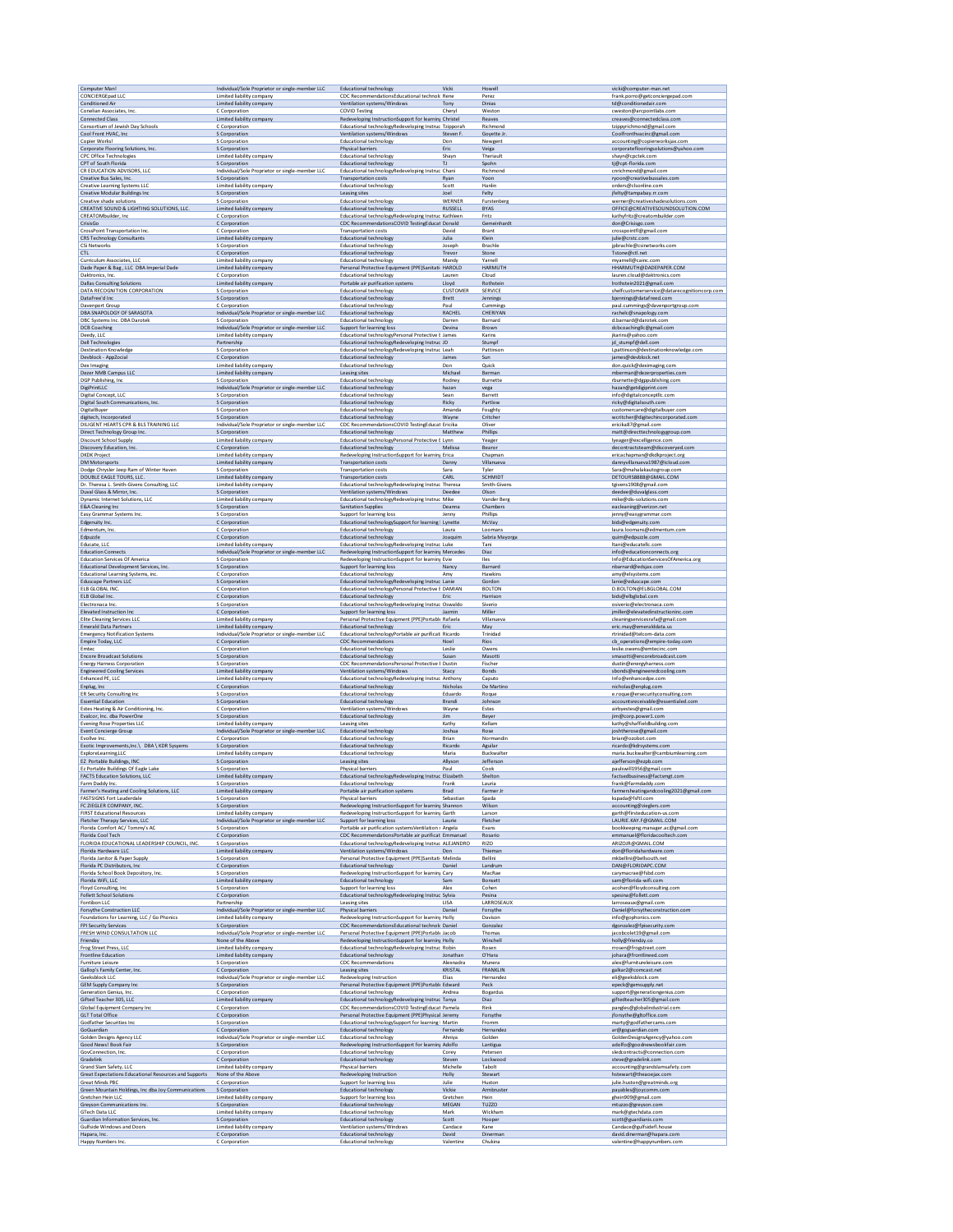| HAPPY OWL OF HIGHLANDS                                                                                                                  | S Corporation                                                                                                                   | <b>CDC Recommendations</b>                                                                                                                                                  | Carolyn                     | Biter                                | happyowlofhighlands@gmail.com                                                                            |
|-----------------------------------------------------------------------------------------------------------------------------------------|---------------------------------------------------------------------------------------------------------------------------------|-----------------------------------------------------------------------------------------------------------------------------------------------------------------------------|-----------------------------|--------------------------------------|----------------------------------------------------------------------------------------------------------|
| HEAVENLY COUNSELING LLC                                                                                                                 | Individual/Sole Proprietor or single-member LLC                                                                                 | Educational technologySupport for learning   Brigitte                                                                                                                       |                             | Harris                               | bharris3923@gmail.com                                                                                    |
| Herb N Chick Inc.                                                                                                                       | C Corporation                                                                                                                   | Redeveloping InstructionSupport for learning Lureen                                                                                                                         | corey                       | Laster                               | Admin@HerbNChick.com                                                                                     |
| HERTZ FURNITURE SYSTEMS, LLC                                                                                                            | Limited liability company                                                                                                       | Personal Protective Equipment (PPE)Physical COLEMAN                                                                                                                         |                             | <b>BREGER</b>                        | coleman@hertzfurniture.com                                                                               |
| <b>HG Commercial Cleaning</b>                                                                                                           | S Corporation                                                                                                                   | <b>CDC Recommendations</b>                                                                                                                                                  |                             | goltz                                | corey@hg-cleaning.com                                                                                    |
| HL AUDIO VIDEO TECH                                                                                                                     | Individual/Sole Proprietor or single-member LLC                                                                                 | <b>Educational technology</b>                                                                                                                                               | Hebert                      | Lopes                                | hebert@hlavtech.com                                                                                      |
| Holistic Systems Design, LLC                                                                                                            | Limited liability company                                                                                                       | <b>Educational technology</b>                                                                                                                                               | Bob                         | Ellis                                | bob.ellis@holisticsystemsdesign.com                                                                      |
| Home Depot U.S.A., Inc. dba The Home Depot Pro                                                                                          | C Corporation                                                                                                                   | CDC RecommendationsEducational technolc Angela                                                                                                                              | Andrew                      | Prince                               | angela prince@homedepot.com                                                                              |
| Hotwire Telecom inc                                                                                                                     | S Corporation                                                                                                                   | <b>Educational technology</b>                                                                                                                                               |                             | Elliston                             | andrew@hotwiretellecom.com                                                                               |
| Houghton Mifflin Harcourt Publishing<br><b>Howard Leung</b><br>Howard Technology Solutions, a division of Howard Industri C Corporation | C Corporation<br>Individual/Sole Proprietor or single-member LLC                                                                | <b>Educational technology</b><br>Leasing sites<br><b>Educational technology</b>                                                                                             | davide<br>Howard<br>Darlene | iamiceli<br>Leung<br>Parker          | david.iamiceli@hmhco.com<br>Howardhleung6@aol.com<br>bids@howardcomputers.com                            |
| i-Tech Support, Inc.                                                                                                                    | C Corporation                                                                                                                   | <b>Educational technology</b>                                                                                                                                               | Daniel                      | Stockman                             | daniel.stockman@i-techsupport.com                                                                        |
| i2x Solutions                                                                                                                           | S Corporation                                                                                                                   | <b>Educational technology</b>                                                                                                                                               | Bryan                       | Gibson                               | bryan.gibson@i2xsolutions.com                                                                            |
| Imagination Playground LLC<br>Imagine Learning<br>In/The/Mirror LLC                                                                     | Limited liability company<br>C Corporation<br>Limited liability company                                                         | <b>Educational technology</b><br>Educational technologySupport for learning   Charyl                                                                                        | laurie                      | Carnevale<br>Jackson<br>Rouzard      | Icarnevale@ecoglobalmfg.com<br>accountsreceivable@imaginelearning.com<br>Ramcesrouzard@ramcesrouzard.com |
| Infostream Inc<br>Infrastructure Solutions Company, LLC                                                                                 | S Corporation<br>Limited liability company                                                                                      | Support for learning loss<br><b>Educational technology</b><br><b>Educational technology</b>                                                                                 | Ramces<br>Alan<br>Carlos    | Crowetz<br>Torres                    | toffi@INFOSTREAM.CC<br>ctorres@infrasolcorp.com                                                          |
| INNOVATE-AV                                                                                                                             | S Corporation                                                                                                                   | <b>Educational technology</b>                                                                                                                                               | JC                          | LAUCIRICA                            | CHARLES@INNOVATE-AV.COM                                                                                  |
| Innovative Resources, LLC                                                                                                               | Individual/Sole Proprietor or single-member LLC                                                                                 | Redeveloping InstructionSupport for learning Simone                                                                                                                         |                             | Tillman                              | Info.InnovativeResources@gmail.com                                                                       |
| Inquery, Inc.                                                                                                                           | S Corporation                                                                                                                   | Educational technology                                                                                                                                                      | David                       | LaVecchia                            | dlavecchia@inquerycorp.com                                                                               |
| INT SOLUTIONS, INC                                                                                                                      | C Corporation                                                                                                                   | <b>Educational technology</b>                                                                                                                                               | Isaac                       | Noguera                              | inoguera@intsonline.com                                                                                  |
| Intelli-Tec Security, LLC                                                                                                               | Limited liability company                                                                                                       | <b>Educational technology</b>                                                                                                                                               | Weston                      | MacDonnell                           | Imacdonnell@intelli-tec.net                                                                              |
| Interior Fusion Jacksonville, LLC<br>International Sales Corporation dba Huntington Learning Ce S Corporation                           | Limited liability company                                                                                                       | CDC RecommendationsEducational technolc Tracie<br>Support for learning loss                                                                                                 | Diane                       | Harmon<br>Rottensteiner              | tharmon@interiorfusion.us<br>dianetampabay@aol.com                                                       |
| Internos Group LLC<br>Irvine Mechanical, Inc.                                                                                           | Limited liability company<br>S Corporation                                                                                      | <b>Educational technology</b><br><b>CDC Recommendations</b>                                                                                                                 | Sandro<br>Robert<br>Sholem  | Alvarez<br>Irvine<br>Kleinman        | salvarez@gointernos.com<br>robert@irvinefl.com                                                           |
| Ishon Technology Inc.<br>IT by Jason J Lee, Inc.<br>IT Services Group, Inc.                                                             | S Corporation<br>S Corporation<br>S Corporation                                                                                 | <b>Educational technology</b><br>Educational technologySupport for learning I Jason<br><b>Educational technology</b>                                                        | Patrick                     | Lee<br>Nolan                         | Batya@lecfl.com<br>Jason@ITbyJJLee.com<br>patrick.nolan@itsvcgroup.com                                   |
| <b>ITsavvy LLC</b>                                                                                                                      | Limited liability company                                                                                                       | Educational technology                                                                                                                                                      | Chandler                    | Cathey                               | ccathey@ITsavvy.com                                                                                      |
| Nenture Solutions, Inc.                                                                                                                 | S Corporation                                                                                                                   | <b>Educational technology</b>                                                                                                                                               | Joni                        | Armstrong                            | jarmstrong@iventuresolutions.com                                                                         |
| Ivy Camps USA, Inc.<br>IXL Learning, Inc.                                                                                               | C Corporation<br>C Corporation<br>S Corporation                                                                                 | Support for learning loss<br><b>Educational technology</b><br><b>Educational technology</b>                                                                                 | Daniel<br>Cheryse<br>Joseph | Hundert<br>Newsome<br>Sweigart       | danny@ivycamps.org<br>legalnotices@ixl.com<br>Joseph@bdjtech.net                                         |
| J. Sweigart Inc.<br><b>JAG Consulting</b><br>Jean Piaget Academy                                                                        | S Corporation<br>S Corporation                                                                                                  | Support for learning loss<br>Educational technologySanitation Supplies Angela                                                                                               | Jeannie                     | Gudith<br>Alvarez                    | info@jagconsultingservices.com<br>jeanpiagetacademy@yahoo.com                                            |
| Jigsaw Learning LLC, DBA TeachTown                                                                                                      | Limited liability company                                                                                                       | <b>Educational technology</b>                                                                                                                                               | Jill                        | Smith                                | sales@TeachTown.com                                                                                      |
| <b>JM Educational Group</b>                                                                                                             | None of the Above                                                                                                               | Support for learning loss                                                                                                                                                   | Michael                     | Van Hecke                            | mvh@jmeducational.org                                                                                    |
| <b>JMIAQ LLC</b>                                                                                                                        | Individual/Sole Proprietor or single-member LLC                                                                                 | Portable air purification systems                                                                                                                                           | Joseph                      | Margolis                             | joemargolissr@hotmail.com                                                                                |
| Joe Waters A/C                                                                                                                          | C Corporation                                                                                                                   | Ventilation systems/Windows                                                                                                                                                 | Linda                       | Waters                               | joewatersac@aol.com                                                                                      |
| John Jones Media LLC                                                                                                                    | Limited liability company                                                                                                       | Support for learning loss                                                                                                                                                   | Jamie                       | West                                 | jamie.west@johnjonesmediallc.com                                                                         |
| Johnson Aluminum Construction Inc.                                                                                                      | S Corporation                                                                                                                   | <b>CDC</b> Recommendations                                                                                                                                                  | Henry                       | Johnson                              | johnsonaci1975@gmail.com                                                                                 |
| <b>JSCM Group, LLC</b>                                                                                                                  | Limited liability company                                                                                                       | <b>Educational technology</b>                                                                                                                                               | Sue                         | Scott                                | accounting@jscmgroup.com                                                                                 |
| Julias Computer Services                                                                                                                | Individual/Sole Proprietor or single-member LLC                                                                                 | <b>Educational technology</b>                                                                                                                                               | Brook                       | Julias                               | bjulias@tampabay.rr.com                                                                                  |
| JUNIEB Enterprises LLC                                                                                                                  | Individual/Sole Proprietor or single-member LLC                                                                                 | Support for learning loss                                                                                                                                                   | Junie                       | Boyer                                | Junieboyer@gmail.com                                                                                     |
| Just Think!<br>JustLearn                                                                                                                | Individual/Sole Proprietor or single-member LLC<br>C Corporation                                                                | Redeveloping InstructionSupport for learning Barbara<br>Educational technologyRedeveloping Instruc Djimo Serodio Serodio<br>Educational technologyRedeveloping Instruc Ruby |                             | Gornto                               | Bgomto@att.net<br>djimo@justlearn.io                                                                     |
| K&W Audio Visual & Camera, Inc.<br>K-Log Inc.<br>K12 Florida LLC                                                                        | C Corporation<br>S Corporation<br>Limited liability company                                                                     | Educational technologyPhysical barriers Linda<br>Educational technologyRedeveloping Instruc Kelly                                                                           |                             | Kirkpatrick<br>Lester<br>Adams       | sales@kwaudiovisual.com<br>linda@k-log.com<br>orders@k12.com                                             |
| Kappa Computer Systems LLC                                                                                                              | Limited liability company                                                                                                       | <b>Educational technology</b>                                                                                                                                               | Diana                       | Strader                              | Diana@kappaservices.com                                                                                  |
| Katz Computer Service, Inc.                                                                                                             | S Corporation                                                                                                                   | <b>Educational technology</b>                                                                                                                                               | Joe                         | Katz                                 | joekatz@katzcomputer.com                                                                                 |
| Kendall Hunt Publishing Company DBA RCL Benziger<br>Kevin Durst<br>Kind Learning Programs                                               | S Corporation<br>Individual/Sole Proprietor or single-member LLC                                                                | <b>Educational technology</b><br>Portable air purification systems                                                                                                          | Jeff<br>Kevin Durst         | Seng<br>Durst<br>Alleyne             | jseng@kendallhunt.com<br>publius2015@startmail.com<br>Hello@kindacademy.org                              |
| KiwiCo, Inc.<br>KNH Consulting, LLC (DBA: Ingenious Culinary Concepts) S Corporation                                                    | Limited liability company<br>C Corporation                                                                                      | Redeveloping Instruction<br>Educational technologyRedeveloping Instruc David<br>Physical barriers                                                                           | Iman<br>Kern                | Grijalva<br>Halls                    | davidgrijalva@kiwico.com<br>admin@ingeniouscc.com                                                        |
| KOMPAN, Inc.                                                                                                                            | C Corporation                                                                                                                   | Leasing sites                                                                                                                                                               | Jennifer                    | Linzmeier                            | JenLin@Kompan.com                                                                                        |
| Koon's Computer Service Inc. DBA Reliable IT & Computer S Corporation                                                                   |                                                                                                                                 | <b>Educational technology</b>                                                                                                                                               | William                     | Koon                                 | bkoon@ritac.tech                                                                                         |
| <b>KSU LLC</b><br>Kyocera Document Solutions Southeast, LLC<br>Lakeshore Equipment Company dba Lakeshore Learning Ma S Corporation      | Limited liability company<br>C Corporation                                                                                      | Educational technologyLeasing sitesRedevel: Peretz<br><b>Educational technology</b><br>Physical barriers                                                                    | Keesha<br>Malissa           | Goldenberg<br>Dawson<br>Ramos        | YeshivaZichronElchonon@gmail.com<br>keesha.dawson@da.kyocera.com<br>biddept@lakeshorelearning.com        |
| Language Circle Enterprises, Inc.                                                                                                       | S Corporation                                                                                                                   | Redeveloping Instruction                                                                                                                                                    | Betty                       | Thomes                               | betty@projectread.com                                                                                    |
| LanguaMetrics, Inc.                                                                                                                     | C Corporation                                                                                                                   | <b>Educational technology</b>                                                                                                                                               | Kenneth                     | Spiegel                              | ken@languametrics.com                                                                                    |
| Lantern Learning solutions, LLC                                                                                                         | Individual/Sole Proprietor or single-member LLC                                                                                 | Support for learning loss                                                                                                                                                   | Elisabeth                   | Hayes                                | Elisabeth@lanternlearning.org                                                                            |
| Lawton Bros. Inc.                                                                                                                       | C Corporation                                                                                                                   | Personal Protective Equipment (PPE)Portable Larry                                                                                                                           |                             | Lawton                               | Illawton@lawtonbros.com                                                                                  |
| LAZEL, Inc.<br>Learning Ally, Inc.<br>Learning Connections of Pensacola                                                                 | C Corporation<br>None of the Above<br>Limited liability company                                                                 | Educational technology<br>Educational technologySupport for learning   Bridget<br>Support for learning loss                                                                 | Maria<br>Angela             | Buckwalter<br>Matteson<br>Fox        | maria.buckwalter@cambiumlearning.com<br>bmatteson@learningally.org<br>afox@learningrx.net                |
| Learning Partners for Success                                                                                                           | Individual/Sole Proprietor or single-member LLC                                                                                 | Educational technologyPersonal Protective E Elisa                                                                                                                           |                             | Clayton                              | eclayton@learningpfs.com                                                                                 |
| Learning Without Tears                                                                                                                  | S Corporation                                                                                                                   | CDC RecommendationsEducational technolc Lori                                                                                                                                |                             | Wilson                               | bids@lwtears.com                                                                                         |
| Learning.com                                                                                                                            | C Corporation                                                                                                                   | Educational technologyRedeveloping Instruc Stephen                                                                                                                          |                             | Boyce                                | sboyce@learning.com                                                                                      |
| Legacy Enterprises and Company                                                                                                          | Limited liability company                                                                                                       | Educational technologyRedeveloping Instruc Laura                                                                                                                            |                             | Buchanar                             | oraclehealth@yahoo.com                                                                                   |
| Legacy Tech, LLC<br>Legends of Learning, Inc.<br>LEGO Brand Retail, Inc. DBA LEGO Education North America C Corporation                 | Limited liability company<br>C Corporation                                                                                      | Educational technology<br>Educational technologySupport for learning   Sandy<br>Educational technologyRedeveloping Instruc_Jennilee                                         | Nesly                       | Pierre<br>Roskes<br>Haber            | legacytek@mail.com<br>sandy@legendsoflearning.com<br>LEGOedContracts@lego.com                            |
| Lexia Learning Systems LLC                                                                                                              | Limited liability company                                                                                                       | <b>Educational technology</b>                                                                                                                                               | Perry                       | Bent                                 | orders@lexialearning.com                                                                                 |
| Lifeway Programs Inc                                                                                                                    | C Corporation                                                                                                                   | Support for learning loss                                                                                                                                                   | Mayelin                     | Lima                                 | Mlima@LifewayPrograms.org                                                                                |
| Lily B'z Consulting & Organizing, LLC                                                                                                   | Individual/Sole Proprietor or single-member LLC                                                                                 | <b>Sanitation Supplies</b>                                                                                                                                                  | LeeBurniese                 | Giordani                             | lilyspacin@gmail.com                                                                                     |
| Lindamood-Bell Learning Processes                                                                                                       | S Corporation                                                                                                                   | Redeveloping InstructionSupport for learning Jennifer                                                                                                                       |                             | Nolan                                | support.accounting@lindamoodbell.com                                                                     |
| Lutheran Special Education Ministries<br><b>MAA Construction Inc.</b>                                                                   | C Corporation<br>S Corporation                                                                                                  | Support for learning loss<br>CDC RecommendationsEducational technolc Abel<br><b>Educational technology</b>                                                                  | Stacy                       | Hoeft<br>Alonso<br>Salazar           | Isem@luthsped.org<br>abelalonso.eng@gmail.com                                                            |
| mac of all trades<br>MACKENZIE EDD MFCC, ROBERT J<br><b>Madison Liquidators</b>                                                         | Individual/Sole Proprietor or single-member LLC<br>Individual/Sole Proprietor or single-member LLC<br>Limited liability company | Redeveloping InstructionSupport for learning Robert<br><b>Educational technology</b>                                                                                        | Jeffrey<br>Brittany         | MacKenzie<br>Brisky                  | j.salazar@macofalltrades.com<br>lisamackenzie12@gmail.com<br>brittanyb@madisonliquidators.com            |
| Mark Hurm & Co., LLC                                                                                                                    | Individual/Sole Proprietor or single-member LLC                                                                                 | Ventilation systems/Windows                                                                                                                                                 | Samantha                    | Goff                                 | sales@hurmco.com                                                                                         |
| Massive Federal                                                                                                                         | Limited liability company                                                                                                       | <b>Educational technology</b>                                                                                                                                               | Michael                     | Emdy                                 | memdy@massivefederal.com                                                                                 |
| Massive IT<br>Maven Construction Group                                                                                                  | Limited liability company<br>S Corporation                                                                                      | <b>Educational technology</b><br>Portable air purification systems                                                                                                          | Michael<br>Ashley<br>Max    | Emdy<br>Finnegan                     | memdy@massiveit.com<br>afinnegan@mavenconstructiongroup.com                                              |
| Max Mart LLC                                                                                                                            | Limited liability company                                                                                                       | <b>Educational technology</b>                                                                                                                                               |                             | Hu                                   | max@themaxmart.com                                                                                       |
| Maxim Healthcare Services Holdings, Inc.                                                                                                | S Corporation                                                                                                                   | CDC RecommendationsCOVID TestingPhysic: Erin                                                                                                                                |                             | Gallagher                            | erinmiller@maxhealth.com                                                                                 |
| Maximize Learning, Inc.                                                                                                                 | Comoration                                                                                                                      | Redeveloping InstructionSupport for learning LeAnn                                                                                                                          |                             | Nickelsen                            | leann@maximizelearninginc.com                                                                            |
| McGraw Hill LLC                                                                                                                         | C Corporation                                                                                                                   | Educational technologyRedeveloping Instruc Kimberly                                                                                                                         | Marcos                      | Harvey                               | bidsandcontracts@mheducation.com                                                                         |
| MDT TECHNOLOGIES, INC                                                                                                                   | S Corporation                                                                                                                   | <b>Educational technology</b>                                                                                                                                               |                             | De La Torre                          | mdelatore@mdttechnologiesfl.com                                                                          |
| MediaTech Inc<br>Medify Air LLC                                                                                                         | S Corporation<br>Limited liability company<br>S Corporation                                                                     | <b>Educational technology</b><br>Portable air purification systems<br>Educational technology                                                                                | Bobby<br>Alec<br>Bob        | <b>Brooks</b><br>Friedman<br>Kastner | bobby.brooks@gomediatech.com<br>alec@medifyair.com                                                       |
| Meeting Tomorrow Inc<br>Membean Inc.<br>Memoria Press Inc.                                                                              | S Corporation<br>S Corporation                                                                                                  | <b>Educational technology</b><br>Redeveloping Instruction                                                                                                                   | Ganesh<br>Brian             | Krishnan<br>Lowe                     | bobk@meetingtomorrow.com<br>ganesh@membean.com<br>blowe@memoriapress.com                                 |
| Meteor Education, LLC                                                                                                                   | Limited liability company                                                                                                       | CDC RecommendationsPhysical barriersPort Caroline                                                                                                                           |                             | Smith                                | csmith@meteoreducation.com                                                                               |
| Metro - Air                                                                                                                             | S Corporation                                                                                                                   | Portable air purification systems Ventilation s Darren                                                                                                                      |                             | DiNardo                              | Metroair1973@gmail.com                                                                                   |
| Miami CTC LLC<br>Microsoft Corporation                                                                                                  | Limited liability company<br>C Corporation<br>S Corporation                                                                     | Redeveloping InstructionSupport for learning Esther<br><b>Educational technology</b>                                                                                        | Logan<br>Teresa             | Anton<br>Kurtin<br>Williams          | miami.ctcexam@gmail.com<br>mrs0078edu@microsoft.com                                                      |
| Miller's Central Air, Inc.<br>Milner, Inc.<br>Mindful Discovery Station I                                                               | S Corporation<br>S Corporation                                                                                                  | Ventilation systems/Windows<br>CDC RecommendationsEducational technolc Ryan<br>Redeveloping Instruction                                                                     | LaToya                      | Bertschman<br>Jackson-Wells          | Teresa@millerscentralair.com<br>rbertschman@milner.com<br>mindfuldiscoverystation@gmail.com              |
| Miracle Recreation                                                                                                                      | C Corporation                                                                                                                   | CDC RecommendationsEducational technolc Rich                                                                                                                                |                             | Falkowski                            | miracle@truenorthrecreation.com                                                                          |
| Mister Gene Clean Janitorial Services, Inc.                                                                                             | S Corporation                                                                                                                   | Personal Protective Equipment (PPE)Sanitati: Gene                                                                                                                           |                             | Buchanan                             | mrgeneclean@yahoo.com                                                                                    |
| Mobicip                                                                                                                                 | Limited liability company                                                                                                       | <b>Educational technology</b>                                                                                                                                               | Suren                       | Ramasubbu                            | suren@mobicip.com                                                                                        |
| Mobile Mini INC                                                                                                                         | C Corporation                                                                                                                   | Leasing sites                                                                                                                                                               | Billing                     | Department                           | billingres@mobilemini.com                                                                                |
| Mobile Modular Management Corp                                                                                                          | C Corporation                                                                                                                   | Leasing sites                                                                                                                                                               | Wes                         | Kent                                 | wkent@mgrc.com                                                                                           |
| Mobile Tutoring 2 U LLC                                                                                                                 | Individual/Sole Proprietor or single-member LLC                                                                                 | Support for learning loss                                                                                                                                                   | Natasha                     | Housen                               | info@mobiletutoring2u.com                                                                                |
| MobileMe IT                                                                                                                             | S Corporation                                                                                                                   | <b>Educational technology</b>                                                                                                                                               | Nelson                      | Primus                               | nelson@mobilemeit.com                                                                                    |
| MobileMind Technologies Inc                                                                                                             | C Corporation                                                                                                                   | Educational technologyRedeveloping Instruc Kathy                                                                                                                            |                             | Miller                               | kathy@mobilemind.io                                                                                      |
| MobyMax Education LLC                                                                                                                   | Limited liability company                                                                                                       | Educational technologySupport for learning   John                                                                                                                           |                             | Jennings                             | billing@mobymax.com                                                                                      |
| Modular Building Systems International, LLC<br>Morette Company<br>MRA International, Inc.                                               | Limited liability company<br>S Corporation<br>C Corporation                                                                     | Personal Protective Equipment (PPE)<br>Physical barriers Ventilation systems/Window Nicole<br>Educational technology                                                        | Patricia<br>Donna           | Berk<br>Bell<br>West                 | admin@mbsi.com<br>nmb@moretteco.com<br>sales@mrainternational.com                                        |
| Mulberry Greenhouses                                                                                                                    | Limited liability company                                                                                                       | Educational technologyPortable air purificati Sanaa                                                                                                                         | Manuel                      | El-khattabi                          | info@mulberrygreenhouses.com                                                                             |
| MUR Trading LLC                                                                                                                         | Limited liability company                                                                                                       | Educational technology                                                                                                                                                      |                             | Sanchez                              | mariano@murtrading.com                                                                                   |
| Music & Arts                                                                                                                            | C Corporation                                                                                                                   | Personal Protective Equipment (PPE)                                                                                                                                         | Katherine                   | Burns                                | schools@musicarts.com                                                                                    |
| Muzology                                                                                                                                | Individual/Sole Proprietor or single-member LLC                                                                                 | Educational technologyRedeveloping Instruc Allison                                                                                                                          |                             | Holder                               | allison@muzology.com                                                                                     |
| MyService Solutions, Inc.                                                                                                               | S Corporation                                                                                                                   | <b>Educational technology</b>                                                                                                                                               | Bonny                       | Hoza                                 | b.hoza@techtoschool.com                                                                                  |
| Mystery Organization, Inc.                                                                                                              | C Corporation                                                                                                                   | Educational technology                                                                                                                                                      | Kaiden                      | Rodriguez                            | vendor@mysteryscience.com                                                                                |
| Nancy Larson Publishers, Inc.                                                                                                           | S Corporation                                                                                                                   | <b>Educational technology</b>                                                                                                                                               | Jeanne                      | Thomas                               | homeoffice@nancylarsonpublishers.com                                                                     |
| National Business Furniture, LLC                                                                                                        | C Corporation                                                                                                                   | Physical barriers                                                                                                                                                           | Matthew                     | Los                                  | MattL@nbf.com                                                                                            |
| National Inventors Hall of Fame, Inc.                                                                                                   | None of the Above                                                                                                               | Support for learning loss                                                                                                                                                   | Ashley                      | Takacs                               | LDIoperations@invent.org                                                                                 |
| NATIONAL RESTROOM TRAILERS                                                                                                              | Individual/Sole Proprietor or single-member LLC                                                                                 | Leasing sites                                                                                                                                                               | TRACEY                      | MCCORMICK                            | TRACEY@NRTSALES.COM                                                                                      |
| Nearpod Inc.                                                                                                                            | C Corporation                                                                                                                   | Educational technology                                                                                                                                                      | Natali                      | Barski-Meyman                        | vendorforms@nearpod.com                                                                                  |
| Net A Corp                                                                                                                              | S Corporation                                                                                                                   | <b>Educational technology</b>                                                                                                                                               | Julio                       | Lopez                                | jlopez@netacorp.com                                                                                      |
| Network Cabling Services, Inc.                                                                                                          | C Corporation                                                                                                                   | <b>Educational technology</b>                                                                                                                                               | Lynn                        | Bruce                                | Ibruce@ncscabling.com                                                                                    |
| New Century Construction                                                                                                                | S Corporation                                                                                                                   | CDC RecommendationsPhysical barriersPort Beth                                                                                                                               | Gregory                     | Higgs                                | nccinc@comcast.net                                                                                       |
| New Generation Preparatory School                                                                                                       | S Corporation                                                                                                                   | Educational technologyLeasing sitesPortable Dabf                                                                                                                            |                             | Mondesin                             | apostlemondesir@gmail.com                                                                                |
| New Life Assembly of God                                                                                                                | C Corporation                                                                                                                   | Leasing sites                                                                                                                                                               |                             | Rakes                                | pastorgreg@newlifeag.net                                                                                 |
| Nexplore                                                                                                                                | S Corporation                                                                                                                   | Support for learning loss                                                                                                                                                   | Dori                        | Larea                                | dori@nexploreusa.com                                                                                     |
| Next Projection, LLC                                                                                                                    | Limited liability company                                                                                                       | <b>Educational technology</b>                                                                                                                                               | Brian                       | Gluck                                | brian@nextprojection.com                                                                                 |
| Nexus Technologies dba NexusTek                                                                                                         | Limited liability company                                                                                                       | <b>Educational technology</b>                                                                                                                                               | Kel                         | Williams                             | kel.williams@nexustek.com                                                                                |
| NisAir Air Conditioning                                                                                                                 | C Corporation                                                                                                                   | Ventilation systems/Windows                                                                                                                                                 | Christine                   | Nisa-Mulrooney                       | christine@nisair.com                                                                                     |
| NoRedink Corp.                                                                                                                          | C Corporation                                                                                                                   | Educational technologyLeasing sitesSupport Cindy                                                                                                                            |                             | Lee                                  | accountsreceivable@noredink.com                                                                          |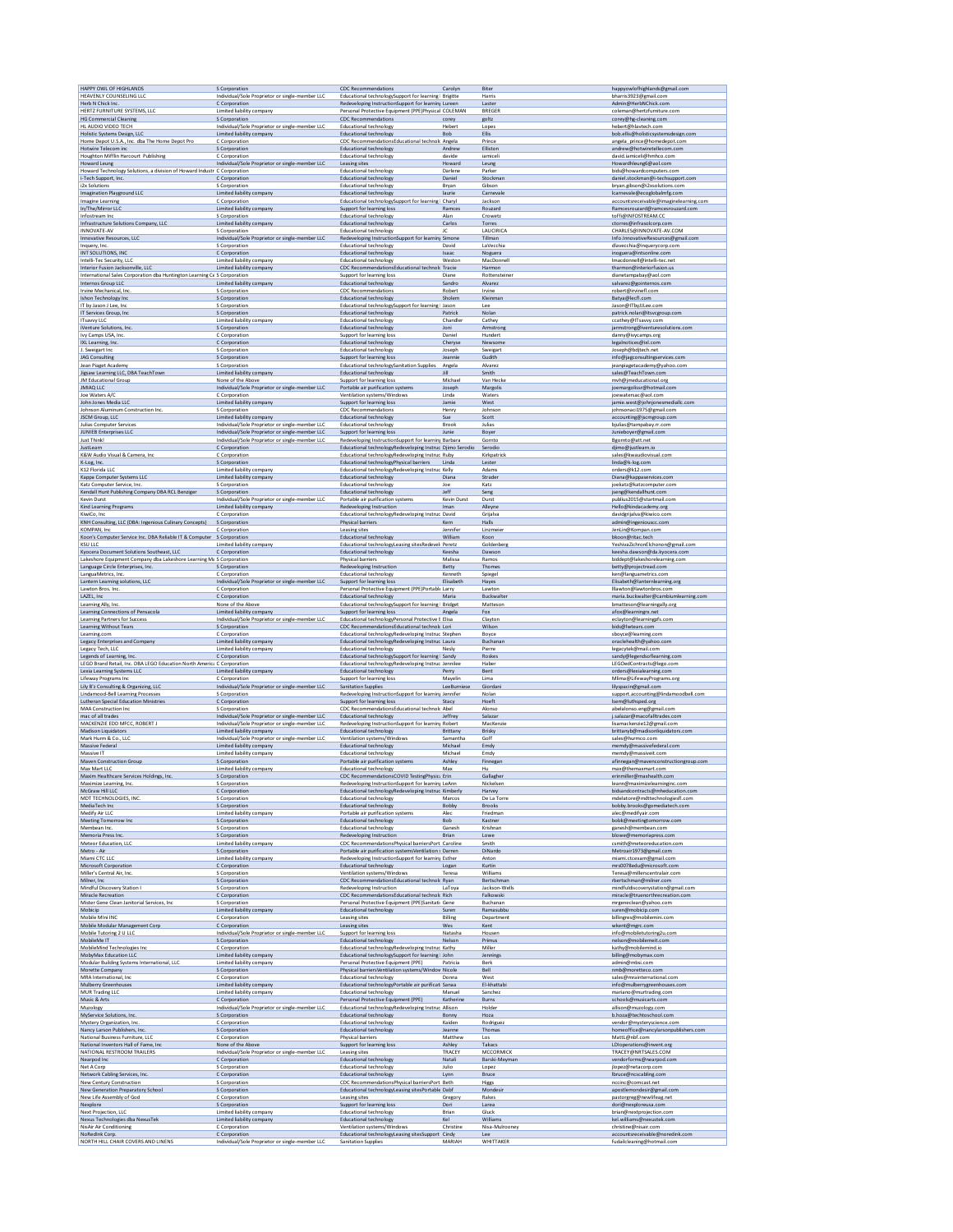| Northeastern Industries DBA Aqualite US                                                                               | S Corporation                                                                                                                   | Personal Protective Equipment (PPE)Portable Stephen                                                                                                   |                            | Serwon                              | stephen.serwon@aqualiteus.com                                                        |
|-----------------------------------------------------------------------------------------------------------------------|---------------------------------------------------------------------------------------------------------------------------------|-------------------------------------------------------------------------------------------------------------------------------------------------------|----------------------------|-------------------------------------|--------------------------------------------------------------------------------------|
| NorthPort Heating and Air Conditioning                                                                                | C Corporation                                                                                                                   | Portable air purification systems Ventilation s Stephanie                                                                                             |                            | Mitchell                            | Service@JacksonvilleACService.com                                                    |
| Nova Services, Inc.                                                                                                   | S Corporation                                                                                                                   | <b>Sanitation Supplies</b>                                                                                                                            | Luz                        | Smith                               | luz.smith@novamaintenanceservices.com                                                |
| Nuwave LLC                                                                                                            | Limited liability company                                                                                                       | Portable air purification systems                                                                                                                     | Cindy                      | Thomas                              | cindy.thomas@nuwavenow.com                                                           |
| <b>NWEA</b>                                                                                                           | C Corporation                                                                                                                   | <b>Educational technology</b>                                                                                                                         | Olivia                     | Jou                                 | business.operations@nwea.org                                                         |
| Office Depot                                                                                                          | Limited liability company                                                                                                       | Educational technologyPersonal Protective E Lisa                                                                                                      |                            | Pastirik                            | lisa.pastirik@officedepot.com                                                        |
| Omega Health Services                                                                                                 | Limited liability company                                                                                                       | Redeveloping InstructionSupport for learning Agnes                                                                                                    |                            | Saint Preux                         | info@omegahealthservices.org                                                         |
| Omnitech Align                                                                                                        | S Corporation                                                                                                                   | Educational technology                                                                                                                                | Joshua                     | Susen                               | josh.susen@omnitechalign.com                                                         |
| <b>ON-Track Tutoring</b>                                                                                              | Individual/Sole Proprietor or single-member LLC                                                                                 | Educational technologySupport for learning   Mrs. Jamel                                                                                               |                            | Walker                              | yvettewalk@gmail.com                                                                 |
| One Child At A TIme, In                                                                                               | C Corporation                                                                                                                   | Support for learning loss                                                                                                                             | Miriam                     | Jordan                              | 1childatatime@bellsouth.net                                                          |
| One on One Learning                                                                                                   | S Corporation                                                                                                                   | Educational technologyRedeveloping Instruc Marcel                                                                                                     |                            | Monnar                              | MMonnar@oneononelearning.com                                                         |
| Osceola Supply, Inc.<br>P&P '83 Ventures LLC dba Huntington Learning Center-Apop Limited liability company            | S Corporation                                                                                                                   | Personal Protective Equipment (PPE)Sanitati: Dorothea<br>Educational technologySanitation SuppliesSu Tyrone                                           |                            | Hittinger<br>Greene                 | dhittinger@osceolasupply.com<br>tygre4@gmail.com                                     |
| Pacific OneSource, Inc dba. STS Education                                                                             | C Corporation                                                                                                                   | Educational technologySupport for learning   Steven                                                                                                   |                            | Omlor                               | steve.omlor@stsed.com                                                                |
| PackPlus, Inc.                                                                                                        | Individual/Sole Proprietor or single-member LLC                                                                                 | Redeveloping InstructionSupport for learning Alicia                                                                                                   |                            | Christophe                          | tstaffing@packplusinc.com                                                            |
| Palm Beach Glass Specialties, Inc.                                                                                    | S Corporation                                                                                                                   | Ventilation systems/Windows                                                                                                                           | Beth                       | Hershock                            | beth@pbglass.com                                                                     |
| Palmetto Fortis Marketing LLC                                                                                         | Limited liability company                                                                                                       | Educational technologyPortable air purificati David                                                                                                   |                            | Stockard                            | david@palmettofortis.com                                                             |
| Paper Equipment & Chemical Supply                                                                                     | Limited liability company                                                                                                       | CDC RecommendationsEducational technolc Damon                                                                                                         | Humberto                   | Harris                              | Rett@PEC-SUPPLY.com                                                                  |
| Paramount Property Maintenance, LLC                                                                                   | S Corporation                                                                                                                   | <b>Sanitation Supplies</b>                                                                                                                            |                            | Castelan                            | humberto@paramount-pm.com                                                            |
| Parker Electric, LLC                                                                                                  | Limited liability company                                                                                                       | <b>Educational technology</b>                                                                                                                         | Jason                      | Parker                              | jason@parkerelectric.co                                                              |
| <b>PBIS Rewards</b>                                                                                                   | Limited liability company                                                                                                       | <b>Educational technology</b>                                                                                                                         | Steve                      | Garrett                             | customerservice@pbisrewards.com                                                      |
| PC SOLUTIONS & INTEGRATION, INC.<br>PDI Education dba Brain Hive<br><b>PEAR Programs</b>                              | S Corporation<br>S Corporation<br>Limited liability company                                                                     | Educational technology<br>Educational technologyRedeveloping Instruc RICKY                                                                            | NATASHA                    | ROLLE<br><b>HARLOW</b><br>Erasmus   | NATASHA@PCSUSA.NET<br>rharlow@myedupartners.com<br>shelley@pearprograms.com          |
| Pearison Inc dba Band Shoppe<br>Perdue Office Interiors                                                               | S Corporation<br>S Corporation                                                                                                  | Educational technologySupport for learning   Michaele<br>Personal Protective Equipment (PPE)<br>Educational technology                                | Christina<br>Mary          | Rice<br>Corrigan                    | credit@bandshoppe.com<br>mary.corrigan@perdueoffice.com                              |
| Phone-Link FL LLC                                                                                                     | Limited liability company                                                                                                       | Educational technologyRedeveloping Instruc Juan                                                                                                       | Shonte                     | Pipoli                              | accounting@phonelinkfl.com                                                           |
| Piccoli Holdings DBA On Target Digital Marketing                                                                      | Limited liability company                                                                                                       | Educational technology                                                                                                                                |                            | Jelneck                             | accounting@ontargetwebsolutions.com                                                  |
| PICS Telecom                                                                                                          | S Corporation                                                                                                                   | Support for learning loss                                                                                                                             | Kevin                      | Fitzgerald Jr                       | kfitzgerald@picstelecom.com                                                          |
| <b>Pinnacle Tech Solutions</b>                                                                                        | S Corporation                                                                                                                   | <b>Educational technology</b>                                                                                                                         | Michael                    | Sugar III                           | michael.sugar@fic-it.com                                                             |
| Piper Technology                                                                                                      | Limited liability company                                                                                                       | <b>Educational technology</b>                                                                                                                         | Pablo                      | Rusconi                             | billing@pipertechnology.com                                                          |
| Pitsco, Inc.                                                                                                          | S Corporation                                                                                                                   | Educational technology                                                                                                                                | Rita                       | Caruso                              | rcaruso@pitsco.com                                                                   |
| Planbook                                                                                                              | S Corporation                                                                                                                   | <b>Educational technology</b>                                                                                                                         | Christopher                | Hall                                | support@planbook.com                                                                 |
| PLAY LIKE A CHAMPION TODAY EDUCATIONAL SERIES INC None of the Above                                                   |                                                                                                                                 | Educational technology                                                                                                                                | Kristin                    | Sheehan                             | kristin.sheehan@playlikeachampion.org                                                |
| PlayCore Wisconsin DBA GameTime                                                                                       | C Corporation                                                                                                                   | Redeveloping InstructionSupport for learning Jo                                                                                                       |                            | Green                               | joelleng@gametime.com                                                                |
| Pleasant Leadership Consulting                                                                                        | Individual/Sole Proprietor or single-member LLC                                                                                 | Redeveloping InstructionSupport for learning Renee'                                                                                                   |                            | Pleasant                            | pleasantleadership@gmail.com                                                         |
| PowerMax360 dba Powernet                                                                                              | Limited liability company                                                                                                       | <b>Educational technology</b>                                                                                                                         | Tony                       | Wells                               | twells@powernetco.com                                                                |
| PowerSchool Group LLC                                                                                                 | Limited liability company                                                                                                       | Educational technology                                                                                                                                | Joseph                     | Ayala                               | pssrfp@powerschool.com                                                               |
| Prime Air Conditioning & Refrigeration, Inc.                                                                          | S Corporation                                                                                                                   | Portable air purification systemsSanitation S Lori                                                                                                    | Justir                     | Swanson                             | Lswanson@myprimeair.com                                                              |
| Prine Systems DBA Pcliquidations.com                                                                                  | C Corporation                                                                                                                   | <b>Educational technology</b>                                                                                                                         |                            | Ellis                               | justin.ellis@pcliquidations.com                                                      |
| Pro Playgrounds<br>Pro Sound, Inc.                                                                                    | C Corporation<br>C Corporation                                                                                                  | Educational technologyRedeveloping Instruc Jason<br>Educational technology                                                                            | Brian                      | Davis<br>Smith<br>Beattie           | jdavis@proplaygrounds.com<br>BSmith@prosound.net                                     |
| <b>Process Master</b><br>Prodigy Network Services, Inc.<br>Productive Marketing Group LLC                             | C Corporation<br>S Corporation<br>Individual/Sole Proprietor or single-member LLC                                               | CDC RecommendationsSanitation Supplies Suzie<br>Educational technologySupport for learning   John<br>CDC RecommendationsPortable air purificat Ramiro |                            | Slavik<br>Pena                      | suzie.processmaster@gmail.com<br>jslavik@prodigynsi.com<br>Chris@airpurity.solutions |
| Progressive Engineering & Construction, Inc.                                                                          | S Corporation                                                                                                                   | CDC RecommendationsEducational technolc Bridget                                                                                                       | Suzanne                    | Morello                             | bmorello@progressiveec.com                                                           |
| Project Wisdom, INc.                                                                                                  | S Corporation                                                                                                                   | <b>Educational technology</b>                                                                                                                         |                            | Johnsen                             | districts@projectwisdom.com                                                          |
| ProLogic ITS, LLC                                                                                                     | C Corporation                                                                                                                   | <b>Educational technology</b>                                                                                                                         | Mandy                      | Rusch                               | mandy.rusch@prologicits.com                                                          |
| Promevo LLC                                                                                                           | Individual/Sole Proprietor or single-member LLC                                                                                 | <b>Educational technology</b>                                                                                                                         | Craig                      | Banta                               | billingsupport@promevo.com                                                           |
| PROTECH PROJECTION SYSTEMS INC                                                                                        | C Corporation                                                                                                                   | <b>Educational technology</b>                                                                                                                         | <b>ROD</b>                 | <b>BRADBURY</b>                     | rod@protechprojection.com                                                            |
| Proximity Learning, Inc.                                                                                              | C Corporation                                                                                                                   | Educational technologyRedeveloping Instruc Chris                                                                                                      |                            | Land                                | cland@proxlearn.com                                                                  |
| Quantum Computer Solutions, Inc.                                                                                      | S Corporation                                                                                                                   | Educational technology                                                                                                                                | Marc                       | Shuck                               | marc@gcs-corp.com                                                                    |
| QuaverEd, Inc.                                                                                                        | S Corporation                                                                                                                   | <b>Educational technology</b>                                                                                                                         | Ken                        | Stoudenmir                          | SalesSupport@QuaverEd.com                                                            |
| R.E. Communications of Tampa                                                                                          | Individual/Sole Proprietor or single-member LLC                                                                                 | Educational technology                                                                                                                                | Richard                    | Elliott                             | richard@recommunications1.com                                                        |
| R3 Collaboratives Inc.                                                                                                | C Corporation                                                                                                                   | Educational technologySupport for learning   Adam                                                                                                     |                            | Geller                              | sales@edthena.com                                                                    |
| Rainey Enterprises, LLC                                                                                               | Limited liability company                                                                                                       | Support for learning loss                                                                                                                             | Eboni                      | Rainey                              | raineyenterpriseslic@yahoo.com                                                       |
| Rally! Education, LLC                                                                                                 | Limited liability company                                                                                                       | Educational technologyRedeveloping Instruc Lynn                                                                                                       |                            | Harris                              | lynn@rallyeducation.com                                                              |
| Rattray Group & Associates LLC                                                                                        | Limited liability company                                                                                                       | Redeveloping InstructionSupport for learning Felicia                                                                                                  | Donna                      | Rattray                             | rattraygroup@gmail.com                                                               |
| Rauland-Borg Corp of Florida                                                                                          | C Corporation                                                                                                                   | <b>Educational technology</b>                                                                                                                         |                            | Carollo                             | donna.carollo@ametek.com                                                             |
| Ray Dass                                                                                                              | Limited liability company                                                                                                       | Educational technologyRedeveloping Instruc Nathan                                                                                                     |                            | Rosenberger                         | nate@raydass.com                                                                     |
| Reading Plus                                                                                                          | Limited liability company                                                                                                       | Educational technologyRedeveloping Instruc Juile                                                                                                      |                            | Miller-Johnson                      | julie@readingplus.com                                                                |
| <b>Reaxtion Design Studios LLC</b>                                                                                    | Individual/Sole Proprietor or single-member LLC                                                                                 | Educational technology                                                                                                                                | Stacey                     | Miller                              | stacey@reaxtion.co                                                                   |
| Relevant AV Solutions Inc.                                                                                            | S Corporation                                                                                                                   | <b>Educational technology</b>                                                                                                                         | Greg                       | Klimetz                             | greg@relevantavsolutions.com                                                         |
| Remarkable Arts L.L.C                                                                                                 | Individual/Sole Proprietor or single-member LLC                                                                                 | Redeveloping InstructionSupport for learning Colby                                                                                                    |                            | Detwiler                            | cdetwiler@remarkablearts.co                                                          |
| Renaissance Learning In                                                                                               | C Corporation                                                                                                                   | Educational technologyRedeveloping Instruc Sherry                                                                                                     |                            | Khane                               | accounts.receivable@renaissance.com                                                  |
| <b>Research for Better Teaching</b><br><b>RezIT Services</b>                                                          | S Corporation<br>Individual/Sole Proprietor or single-member LLC                                                                | Redeveloping InstructionSupport for learning Tiffany<br><b>Educational technology</b>                                                                 | Jonathan<br>Randolph       | Lecuyer<br>Perez<br>Rice            | lecuyer@rbteach.com<br>itservices@miamichristian.org                                 |
| Rice Architecture + Interiors<br><b>Right Trailers Inc</b><br>RightStart Mathematics by Activities for Learning, Inc. | Limited liability company<br>S Corporation<br>C Corporation                                                                     | Leasing sites<br><b>Sanitation Supplies</b><br>Educational technologyRedeveloping Instruc Kathleer                                                    | Jessica                    | Watson<br>Clayton                   | Ricearchitect@gmail.com<br>JWATSON@RIGHTTRAILERS.COM<br>Kathleen@RightStartMath.com  |
| RingCentral                                                                                                           | C Corporation                                                                                                                   | <b>Educational technology</b>                                                                                                                         | Andrew                     | Suh                                 | ahsuh@avaya.com                                                                      |
| RJYoung Company, LLC                                                                                                  | Limited liability company                                                                                                       | Educational technologyPersonal Protective E Chad                                                                                                      |                            | Watson                              | chad.watson@rivoung.com                                                              |
| Robert Le Beau Disaster Services                                                                                      | Individual/Sole Proprietor or single-member LLC                                                                                 | Personal Protective Equipment (PPE)Portable Robert                                                                                                    | Jacob                      | Le Beau                             | agntmldr@gmail.com                                                                   |
| Rosetta Stone LLC                                                                                                     | Individual/Sole Proprietor or single-member LLC                                                                                 | Educational technology                                                                                                                                |                            | Dobscha                             | jdobscha@rosettastone.com                                                            |
| <b>Rubicon West LLC</b>                                                                                               | Limited liability company                                                                                                       | <b>Educational technology</b>                                                                                                                         | Kimberly                   | Ward                                | atlas-operations@onatlas.cor                                                         |
| Ryan's All Natural Cleaning Services LLC                                                                              | Limited liability company                                                                                                       | Personal Protective Equipment (PPE)Transpo Ryan                                                                                                       |                            | West                                | ryansscleaningpensacola@gmail.com                                                    |
| SACHI TECH INC D/B/A PIKMYKID                                                                                         | C Corporation                                                                                                                   | CDC RecommendationsEducational technolc CHITRA                                                                                                        |                            | KANAGARAJ                           | chitra@PIKMYKID.COM                                                                  |
| Safe Cubbies                                                                                                          | S Corporation                                                                                                                   | CDC RecommendationsEducational technolc Monica                                                                                                        |                            | Menconi                             | monica@everythingtradeshows.com                                                      |
| Sani Effect Environmental Inc                                                                                         | C Corporation                                                                                                                   | Physical barriers Portable air purification syst Kyle                                                                                                 | Todd                       | Robinson                            | kyle@sanieffect.com                                                                  |
| Sash and Sill                                                                                                         | Individual/Sole Proprietor or single-member LLC                                                                                 | Ventilation systems/Windows                                                                                                                           |                            | Hoch                                | dparet@sashandsill.net                                                               |
| SAVVAS LEARNING COMPANY LLC                                                                                           | Limited liability company                                                                                                       | Educational technologyRedeveloping Instruc Denise                                                                                                     | L. Stephen                 | Aviles                              | Denise.Aviles@savvas.com                                                             |
| Saxon Business Systems, Inc.                                                                                          | C Corporation                                                                                                                   | Educational technology                                                                                                                                |                            | Morando                             | stephen.morando@xerox.com                                                            |
| ScholarBuys                                                                                                           | S Corporation                                                                                                                   | <b>Educational technology</b>                                                                                                                         | Keegan                     | Morgan                              | keegan.morgan@scholarbuys.com                                                        |
| School Growth                                                                                                         | Limited liability company                                                                                                       | Redeveloping InstructionSupport for learning Scott                                                                                                    |                            | Barron                              | scott@schoolgrowth.com                                                               |
| School Outfitters LL                                                                                                  | Limited liability company                                                                                                       | CDC RecommendationsEducational technolc Queenie                                                                                                       |                            | Takougang                           | contracts@schooloutfitters.con                                                       |
| School Specialty, LLC                                                                                                 | Limited liability company                                                                                                       | Educational technologyPersonal Protective E Amy                                                                                                       |                            | Fuss                                | bidnotices@schoolspecialty.com                                                       |
| Schooloutlet<br>SchoolPass<br>SCOPE                                                                                   | Limited liability company<br>C Corporation                                                                                      | Personal Protective Equipment (PPE)Physical Kyle<br><b>Educational technology</b><br>Support for learning loss                                        | Tina                       | Stewart<br>Duncan<br><b>Brinton</b> | kyle@schooloutlet.com<br>tina.duncan@schoolpass.com<br>angela@SCOPE-LLC.org          |
| Seachange IT Group LLC<br>Seat Sack                                                                                   | Individual/Sole Proprietor or single-member LLC<br>Individual/Sole Proprietor or single-member LLC<br>Limited liability company | <b>Educational technology</b><br>Personal Protective Equipment (PPE)                                                                                  | Angela<br>Dale<br>Michelle | <b>Tompkins</b><br>Holder           | dale@seachange.it<br>schooldistrict@seatsack.com                                     |
| <b>Secured Tech Solutions</b>                                                                                         | Limited liability company                                                                                                       | <b>Educational technology</b>                                                                                                                         | Macara                     | Aloi                                | macara@securedtechsolutions.com                                                      |
| Security and Sound Systems, Inc.                                                                                      | S Corporation                                                                                                                   | <b>Educational technology</b>                                                                                                                         | Byard                      | Hey                                 | byard@securityandsoundsys.com                                                        |
| SecurPoint Corporation                                                                                                | S Comoration                                                                                                                    | Physical barriers                                                                                                                                     | Roger                      | Black                               | office@securpoint.net                                                                |
| Seesaw Learning inc                                                                                                   | C Corporation                                                                                                                   | <b>Educational technology</b>                                                                                                                         | Ibrahim                    | Estrada                             | accounting@seesaw.me                                                                 |
| Sentry Air Systems                                                                                                    | S Corporation                                                                                                                   | Portable air purification systems                                                                                                                     | John                       | Leonard                             | john@sentryair.com                                                                   |
| Servio Consulting, LLC                                                                                                | Limited liability company                                                                                                       | <b>Educational technology</b>                                                                                                                         | Leslie                     | Buenz                               | leslie.buenz@servioconsulting.com                                                    |
| <b>Sharp Electronics Corporation</b>                                                                                  | C Corporation                                                                                                                   | Educational technology                                                                                                                                | Leonard                    | Gialanella                          | leonard.gialanella@sharpusa.com                                                      |
| Shed Ranch, Inc.                                                                                                      | S Corporation                                                                                                                   | CDC Recommendations                                                                                                                                   | Michael                    | Bubash                              | mike@shedranchinc.com                                                                |
| Sherman Mechanical Contractors LLC                                                                                    | S Corporation                                                                                                                   | Portable air purification systems Ventilation s Dallas                                                                                                | Amanda                     | Roberts                             | dallas.roberts@shermanmc.com                                                         |
| SHI International Corp.                                                                                               | C Corporation                                                                                                                   | <b>Educational technology</b>                                                                                                                         |                            | Calimano                            | amanda calimano@shi.com                                                              |
| Shift F1 Systems, Inc.                                                                                                | S Corporation                                                                                                                   | <b>Educational technology</b>                                                                                                                         | Carlos                     | Gato                                | ceato@shiftf1.com                                                                    |
| Shiva Robotics Academy                                                                                                | Individual/Sole Proprietor or single-member LLC                                                                                 | Educational technologyPortable air purificati Kalaivani                                                                                               |                            | Suriyamoorthy                       | kalaisankar@shivarobotics.com                                                        |
| Shurley Instructional Materials, Inc.                                                                                 | S Corporation                                                                                                                   | Educational technologyRedeveloping Instruc Jill                                                                                                       | Jessica                    | Meyer                               | jillmeyer@shurley.com                                                                |
| Shutter Up Windows and Doors                                                                                          | S Corporation                                                                                                                   | Ventilation systems/Windows                                                                                                                           |                            | Kobosko                             | Jessica@SHUTTERUPWINDOWS.COM                                                         |
| Signature School Products                                                                                             | S Corporation                                                                                                                   | Educational technologyPhysical barriersPort: Emilyann                                                                                                 | Lorraine                   | Tobias                              | emily@signatureschoolproducts.com                                                    |
| Simple Solutions Learning, Inc.                                                                                       | S Corporation                                                                                                                   | Support for learning loss                                                                                                                             |                            | Scott                               | lorraine@simplesolutions.org                                                         |
| Singletary Refrigeration and Air Conditioning, Inc.                                                                   | S Corporation                                                                                                                   | Ventilation systems/Windows                                                                                                                           | Gary                       | Singletary                          | singservice@outlook.com                                                              |
| Sissine Office Systems, inc.                                                                                          | C Corporation                                                                                                                   | <b>Educational technology</b>                                                                                                                         | Sam                        | Sissine                             | sam@sissines.com                                                                     |
| Sissine's Business Solutions of Tampa, LLC                                                                            | Limited liability company                                                                                                       | <b>Educational technology</b>                                                                                                                         | Nick                       | Hautala                             | accounting@sissines.com                                                              |
| Slade Ross, Inc.                                                                                                      | S Corporation                                                                                                                   | Portable air purification systems                                                                                                                     | Jeff                       | Ross                                | jross@sladerossinc.com                                                               |
| SMARTEST EDU, INC dba Formative                                                                                       | C Corporation                                                                                                                   | Educational technology                                                                                                                                | Jessica                    | Peluso                              | ar@goformative.com                                                                   |
| Smekens Education Solutions, Inc.                                                                                     | S Corporation                                                                                                                   | Redeveloping InstructionSupport for learning Brady                                                                                                    | CATHY                      | Smekens                             | brady@smekenseducation.com                                                           |
| SMILEY'S AUDIO-VISUAL, INC<br>Solace Heating Air and Refrigeration LLC<br>SOUND EXCHANGE MUSICAL INSTRUMENTS          | C Corporation<br>Limited liability company<br>Individual/Sole Proprietor or single-member LLC                                   | <b>Educational technology</b><br>Ventilation systems/Window<br><b>Educational technology</b>                                                          | Jevin<br>Johnnie           | SMILEY<br>Lucero<br>Gargano         | cathy@smileysaudiovisual.com<br>solace.heat.air@gmail.com<br>JT@SOUNDEXCHANGEUSA.COM |
| SOUND F/X Entertainment Systems, LLC                                                                                  | Limited liability company                                                                                                       | <b>Educational technology</b>                                                                                                                         | Angelo V.                  | Fialo                               | soundfx@gate.net                                                                     |
| Sound Stage Inc.                                                                                                      | S Corporation                                                                                                                   | Educational technology                                                                                                                                | Julia                      | Wheaton                             | julia.wheaton@soundstageinc.com                                                      |
| Southern PC Technologies, LLC                                                                                         | S Corporation                                                                                                                   | <b>Educational technology</b>                                                                                                                         | Deborah                    | Oldham                              | d.oldham@southernpc.net                                                              |
| Sterling Ideas Inc                                                                                                    | S Corporation                                                                                                                   | <b>Educational technology</b>                                                                                                                         | Charles                    | Gardner                             | cgardner@sterlingideas.com                                                           |
| <b>STERLING TECH LLC</b>                                                                                              | Individual/Sole Proprietor or single-member LLC                                                                                 | <b>Educational technology</b>                                                                                                                         | CARL                       | <b>STERLING</b>                     | CARL@STERLINGTECHLLC.COM                                                             |
| Steve Ward & Associates                                                                                               | C Corporation                                                                                                                   | Physical barriers                                                                                                                                     | Sondra                     | Hadley                              | sondra@swainc.com                                                                    |
| Steve Weiss Music                                                                                                     | S Corporation                                                                                                                   | CDC RecommendationsSupport for learning   Jeff                                                                                                        | Scott                      | Phipps                              | education@steveweissmusic.com                                                        |
| <b>Straight Line Communications, Inc.</b>                                                                             | S Corporation                                                                                                                   | <b>Educational technology</b>                                                                                                                         |                            | Ohlwein                             | so@straightlinecom.com                                                               |
| Students First, Inc.                                                                                                  | S Corporation                                                                                                                   | Transportation costs                                                                                                                                  | Daniel                     | <b>Bostick</b>                      | info@tomahawkbuses.com                                                               |
| Studies Weekly Inc                                                                                                    | S Corporation                                                                                                                   | Redeveloping Instruction                                                                                                                              | Carol                      | Williams                            | carol.williams@studiesweekly.com                                                     |
| Summit Lockers, Inc.                                                                                                  | C Corporation                                                                                                                   | <b>CDC Recommendations</b>                                                                                                                            | Taylor                     | Finkernagel                         | taylor@summitlockers.com                                                             |
| SunPoint IT Solutions                                                                                                 | Limited liability company                                                                                                       | <b>Educational technology</b>                                                                                                                         | Nick                       | Brady                               | nick@sunpointit.com                                                                  |
| Super Duper Publications                                                                                              | C Corporation                                                                                                                   | Educational technologyPersonal Protective E Zack                                                                                                      |                            | Callaham                            | zcallaham@superduperinc.com                                                          |
| Superior Floor Service, inc DBA White Coat                                                                            | S Corporation                                                                                                                   | Portable air purification systemsSanitation S Jeremy                                                                                                  |                            | Drake                               | jdrake@white-coat.org                                                                |
| Supply Service Group, LLC                                                                                             | Individual/Sole Proprietor or single-member LLC                                                                                 | Personal Protective Equipment (PPE)Sanitati Jeff                                                                                                      | Haley                      | Samples                             | jbsamples@supplyservicegroup.com                                                     |
| Sweetwater Sound Inc                                                                                                  | S Corporation                                                                                                                   | Educational technology                                                                                                                                |                            | Hand                                | procurement office@sweetwater.com                                                    |
| Synergy 1 Group, Inc.                                                                                                 | S Corporation                                                                                                                   | Educational technology                                                                                                                                | Joseph                     | Marcionette                         | joe@spellingclassrom.com                                                             |
| SYNERGY CUSTOM FIXTURES, CORP                                                                                         | S Corporation                                                                                                                   | Physical barriersSanitation SuppliesTransport PATI                                                                                                    |                            | SANCHEZ                             | patriciasanchez@synergycf.com                                                        |
| Tangible Play Inc.                                                                                                    | C Corporation                                                                                                                   | <b>Educational technology</b>                                                                                                                         | Suzann                     | Begley                              | suzanne.begley@tangibleplay.com                                                      |
| <b>Taylor Hoober Limited</b>                                                                                          | Limited liability company                                                                                                       | Support for learning loss                                                                                                                             | Taylor                     | Hoober                              | Taylor.Hoober@gmail.com                                                              |
| Taylor'd HVAC Services Inc.                                                                                           | S Corporation                                                                                                                   | Portable air purification systems                                                                                                                     | Kristy                     | Hancock                             | admin@taylordhvac.com                                                                |
| TDH 24 hour Christian Learning Academy                                                                                | S Corporation                                                                                                                   | Support for learning loss                                                                                                                             | Shanda                     | Whitaker                            | tdh.academy@yahoo.com                                                                |
| Teach 4 L.I.F.E. Enterprise, LLC<br><b>Teacher Created Materials</b>                                                  | Individual/Sole Proprietor or single-member LLC<br>S Corporation                                                                | Redeveloping InstructionSupport for learning Johnette<br>Support for learning loss                                                                    | John                       | Roberts Ballard<br>Ruby<br>Robinson | teach4life.llc@gmail.com<br>john.ruby@tcmpub.com                                     |
| Teacher Synergy LLC dba Teachers Pay Teachers<br>Teachers' Curriculum Institute (TCI)                                 | Limited liability company<br>Limited liability company                                                                          | Educational technologyRedeveloping Instruc Sandra<br>Educational technologySupport for learning   Amanda                                              |                            | Crooks                              | sandra@teacherspayteachers.com<br>info@teachtci.com                                  |